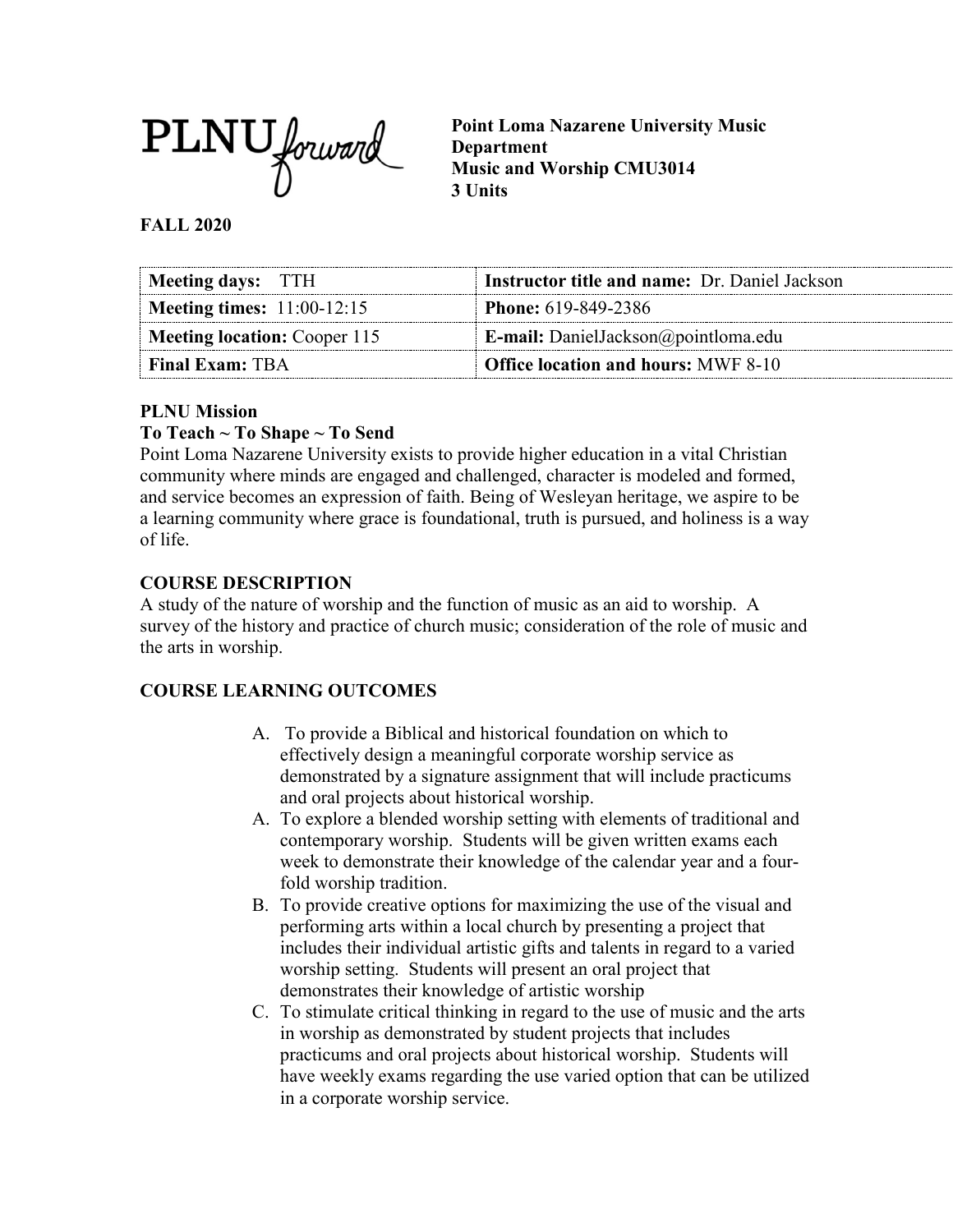D. To cultivate a positive learning environment that reflects Christian values outlined in Galatians 5:22-23, while maintaining academic rigor in the pursuit of excellence.

**POSITION OF COURSE IN COLLEGE CURRICULUM**: Music and Worship is a required course for students who are pursuing a Bachelor of Arts in Music with a Concentration in Music and Ministry

#### **COURSE CREDIT HOUR INFORMATION**

In the interest of providing sufficient time to accomplish the stated Course Learning Outcomes, this class meets the PLNU credit hour policy for a 3 unit class delivered over 16 weeks. Specific details about how the class meets the credit hour requirement can be provided upon request.

## **REQUIRED TEXTS AND RECOMMENDED STUDY RESOURCES**

#### **TEXTS: Planning Blended Worship***, Robert Webber ISBN 0-687-03223-7*

**Leading in Prayer**: A Workbook for Worship Hughes Oliphant Old, (Grand Rapids: Eerdmans Publishing Co., 1995). *ISBN 0-8028-0821-2*

**Calendar, Christ's Time for the Church**Laurence Hull Stookey

## **Supplementary and Recommended Texts:**

 Webber, Robert. *The Complete Library of Christian Worship, Vol. IV, Book One* 

Webber, Robert. *"Entering His Courts with Praise" Robert Webber*

William A. Dyrness, Visual Faith : Art, Theology, and Worship in Dialogue Engaging Culture (Grand Rapids: Baker Academic, 2001).

A supplementary recommendation for reading will be provided

#### **METHODS USED IN THE COURSE**:

- A. Read textbook and other supplements as assigned by the instructor.
- B. Prepare oral and written assignments.
- C. Design a corporate worship service utilizing the course content.
- D. Each student will have the opportunity to lead their classmates in a historical prayer before the start of class.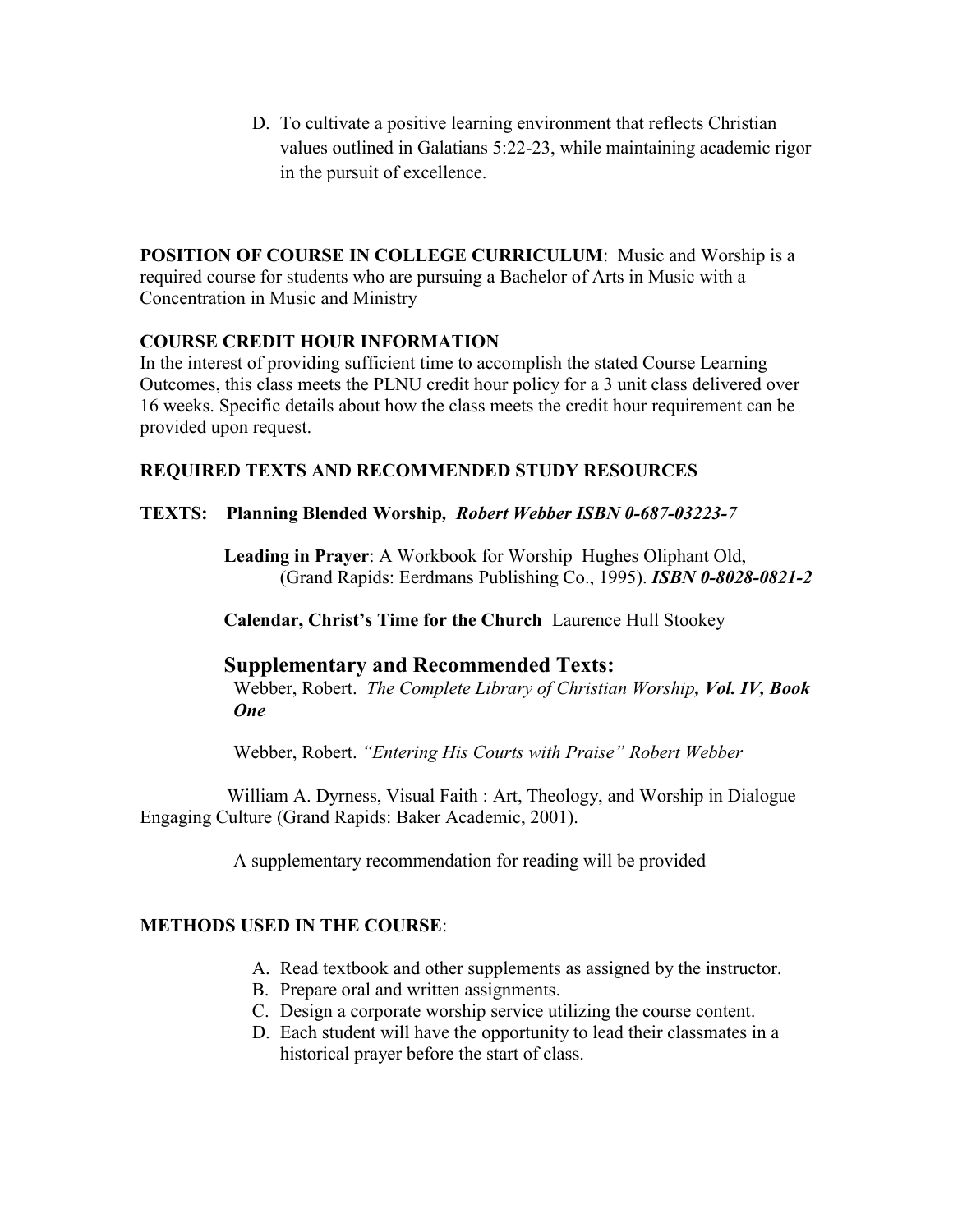#### **EVALUATION**:

- A. A written quiz will be given often covering the required reading and lectures presented by the professor.
- B. A final essay examination.

C. All students are expected to meet the standards for this course as set by the instructor. However, students with learning disabilities who may need accommodations should discuss options with the instructor during the first two weeks of class and provide approved documentation and verification of need. The Academic Support Center is available to students for a variety of tutorial needs.

Final grade will be determined by the following:

- 1. 65% for quizzes
- 2. 20% oral presentations/projects
- 3. 15%for final

**GRADING**: Your final grade will be divided in the following manner:

 $94-100% = A$  $89-93 = A$  $86-88 = B+$  $83-85 = B$  $79-82 = B$  $76-78 = C+$  $73-75 = C$  $69-72 = C$  $66-68 = D+$  $63-65 = D$  $59-62 = D$ 59-63

**ATTENDANCE POLICY**: A students can expect to receive 1 full grade lower for every two unexcused absences. A student will be dropped with an "F" grade after 4 unexcused absences. An absence will be considered unexcused if the student does not notify the professor **before** the missed class occurs. A tardy will be counted as an absence. A family emergency or university related absence would be considered excused.

**MAKE-UP POLICY**: Students are expected to complete assignments by the projected date. No late work will be accepted and no make-up tests will be allowed; however, the lowest quiz will be subtracted.

**PROJECTS**: See supplemental handout

**TESTS**: There will be weekly quizzes and a final examination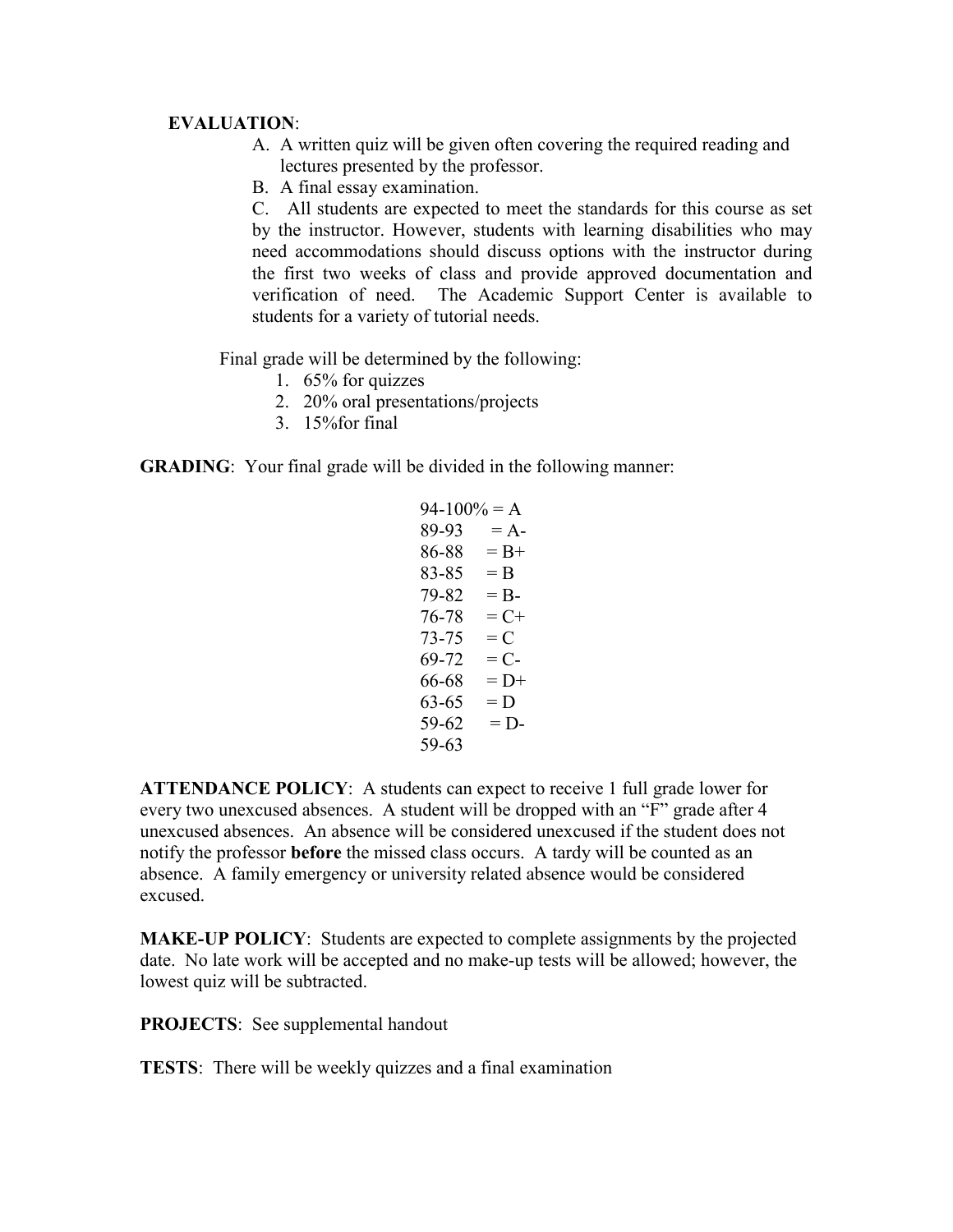**INSTRUCTOR AVAILABLITIY**: Students may call or e-mail the Dr. Jackson for a private conference. I also have an open door policy in other words, if you drop by my office and I am available, please come in.

# **FINAL EXAMINATION POLICY**

Successful completion of this class requires taking the final examination **on its scheduled day**. No requests for early examinations or alternative days will be approved.

**EXTRA CREDIT PROJECTS**: Optional Handbell Concert on December 1 and December 2

**TESTS**: There will be daily quizzes and a final examination

**UNAUTHORIZED CELL PHONE USE:** A student's final grade will receive a 4% deduction for EACH unauthorized use of a cell phone.

**INSTRUCTOR AVAILABLITIY**: Students may call or e-mail the Dr. Jackson for a private conference. I also have an open door policy in other words, if you drop by my office and I am available, please come in.

**SPIRITUAL GOALS:** PLNU strives to be a place where you grow as whole persons. To this end we provide resources for our graduate students to encounter God and grow in their Christian faith. At the Mission Valley campus we have an onsite chaplain, Rev. Nancy Pitts who is available during class break times across the week. If students have questions, a desire to meet with Rev Pitts or prayer requests you can contact her directly at [gradchaplainmissionvalley@pointloma.edu.](mailto:gradchaplainmissionvalley@pointloma.edu) In addition there are resources for your Christian faith journey available at [http://www.pointloma.edu/experience/faith/graduate](mailto:gradchaplainmissionvalley@pointloma.edu.%20%20%0dIn%20addition%20there%20are%20resources%20for%20your%20Christian%20faith%20journey%20are%20available%20at%20http://www.pointloma.edu/SpiritualDevelopment/Graduate_Students.htm.%0b)[student-spiritual-life](mailto:gradchaplainmissionvalley@pointloma.edu.%20%20%0dIn%20addition%20there%20are%20resources%20for%20your%20Christian%20faith%20journey%20are%20available%20at%20http://www.pointloma.edu/SpiritualDevelopment/Graduate_Students.htm.%0b)

# **PLNU COPYRIGHT POLICY**

Point Loma Nazarene University, as a non-profit educational institution, is entitled by law to use materials protected by the US Copyright Act for classroom education. Any use of those materials outside the class may violate the law.

## **PLNU ACADEMIC HONESTY POLICY**

Students should demonstrate academic honesty by doing original work and by giving appropriate credit to the ideas of others. Academic dishonesty is the act of presenting information, ideas, and/or concepts as one's own when in reality they are the results of another person's creativity and effort. A faculty member who believes a situation involving academic dishonesty has been detected may assign a failing grade for that assignment or examination, or, depending on the seriousness of the offense, for the course. Faculty should follow and students may appeal using the procedure in the university Catalog. See Academic Policies in the Graduate and Professional Studies Catalog for definitions of kinds of academic dishonesty and for further policy information.